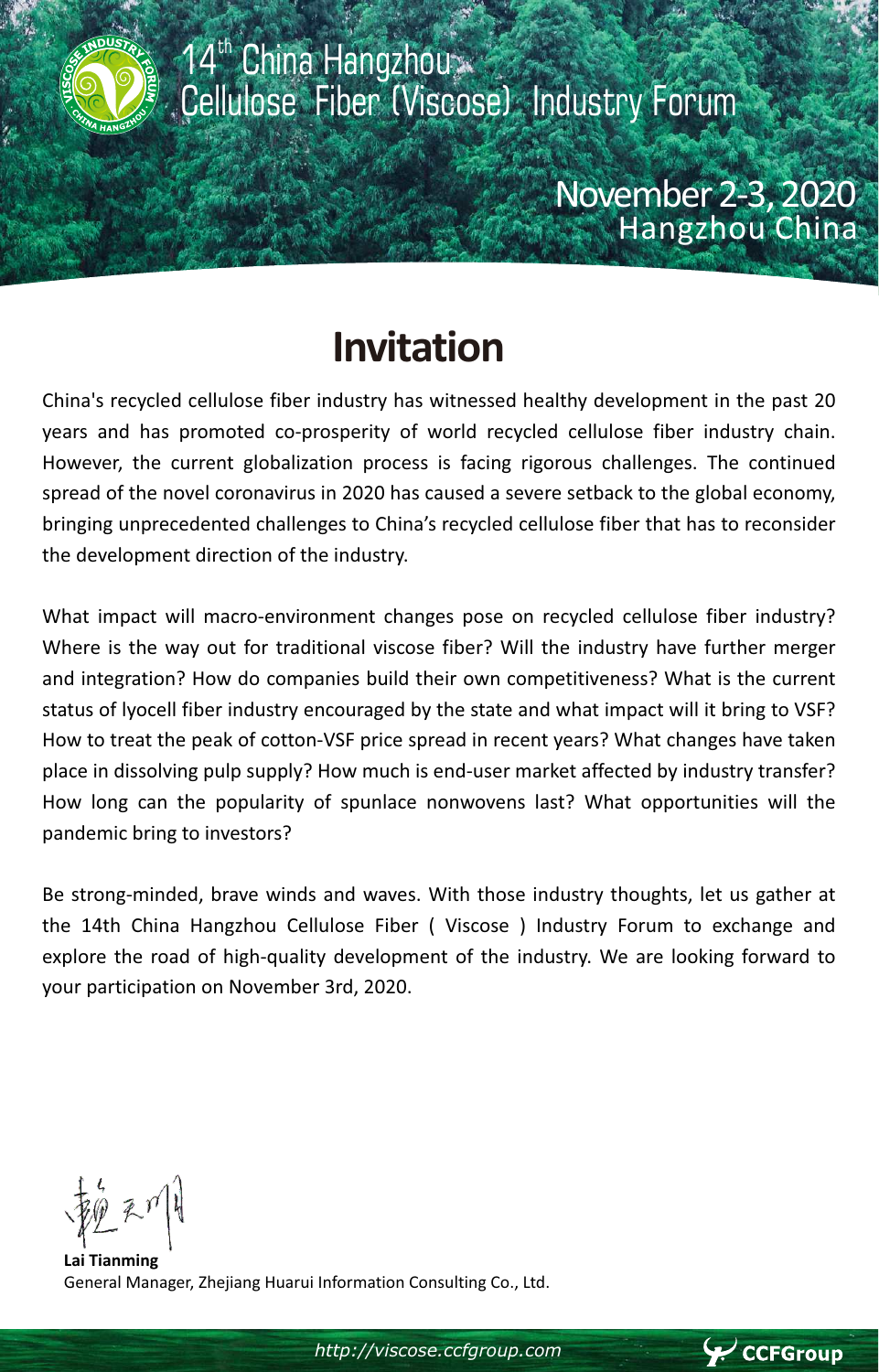

### November 2-3, 2020 Hangzhou China

## Forum Agenda

- World economy forecast and Sino-US relationship in the post-COVID-19 era
- China cellulose fiber sustainable development report
- How long will VSF market depression last?
- 2020/21 cotton market analysis and possible impact on VSF
- Development strategies shared by leading cellulose fiber companies and suggestions on the industry
- Suggestions on spunlace nonwovens investment and development forecast
- Recycled cellulose fiber brand operation sharing
- Changes of world dissolving pulp supply and demand structure
- Interpretation of fiber consumption market in the post-COVID-19 era

*Note: topics are still updating and subject to changes*

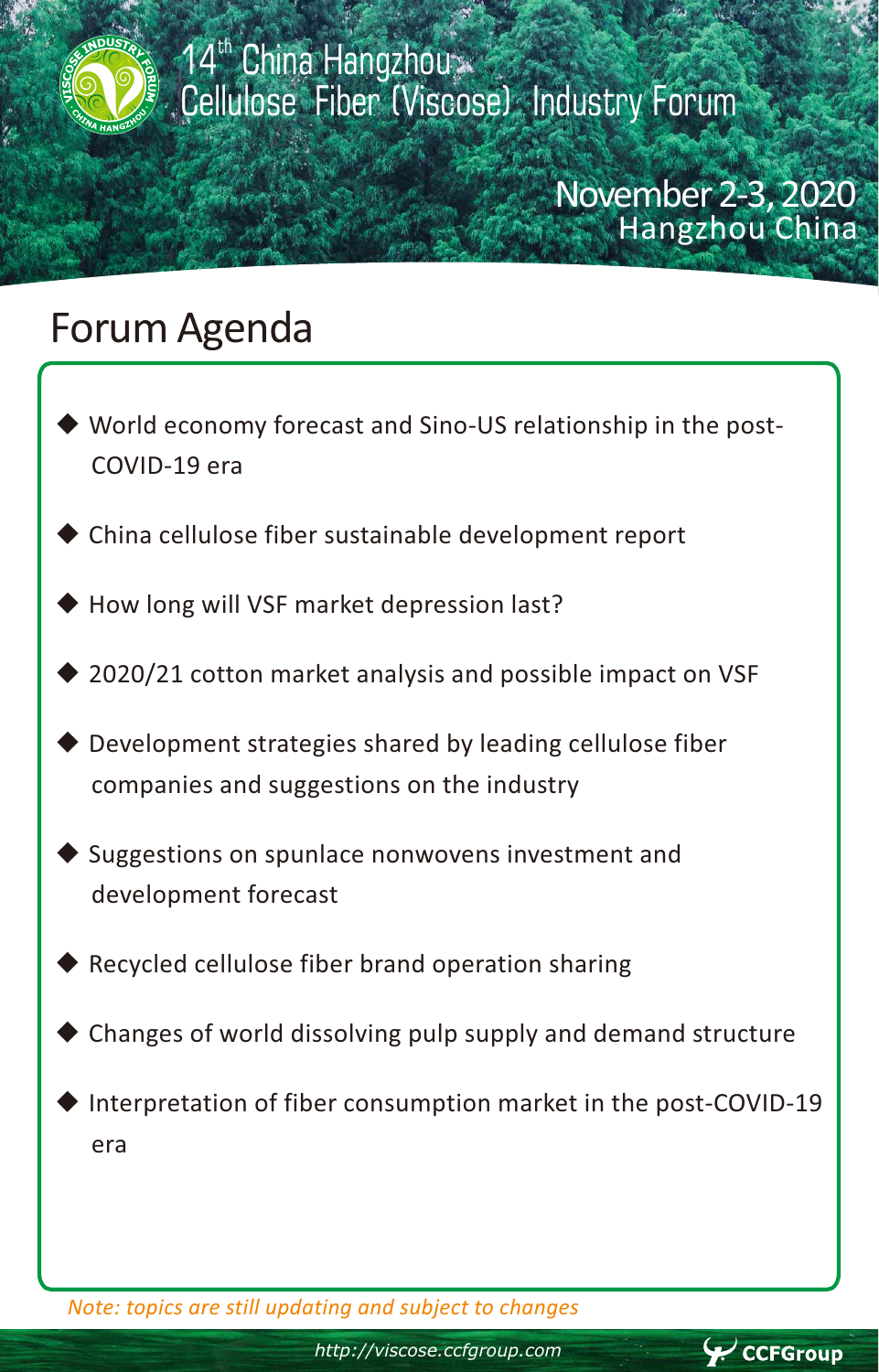

14<sup>th</sup> China Hangzhou Cellulose Fiber (Viscose) Industry Forum

### November 2-3, 2020 Hangzhou China

 $\blacktriangleright$  CCFGroup

# Meeting Matters

#### Agenda:

Registration: P.M. November 2, 2020

Forum: November 3, 2020

#### Venue:

Grand New Century Hotel Radio&TV Zhejiang ★★★★★

(No.399 Honghui Road, Xiaoshan District, Hangzhou City, Zhejiang Province)

#### Conference Fee:

**Online participation:** USD 1500/company(no more than 5 accounts)

**On-site participation:** USD 1380/person( USD 1280/person before Oct.23)

#### Accommodation Fee:

Twin-bed Room: 500yuan/person/day

King-size Room: 500yuan/person/day

#### Contact:

í

**Contact**: Nicole Wang **Phone**: +86-571-83786654

**Fax**:+86-571-83786600

**E-mail**: market@ccfgroup.com, wxq@ccfgroup.com

*http://viscose.ccfgroup.com*